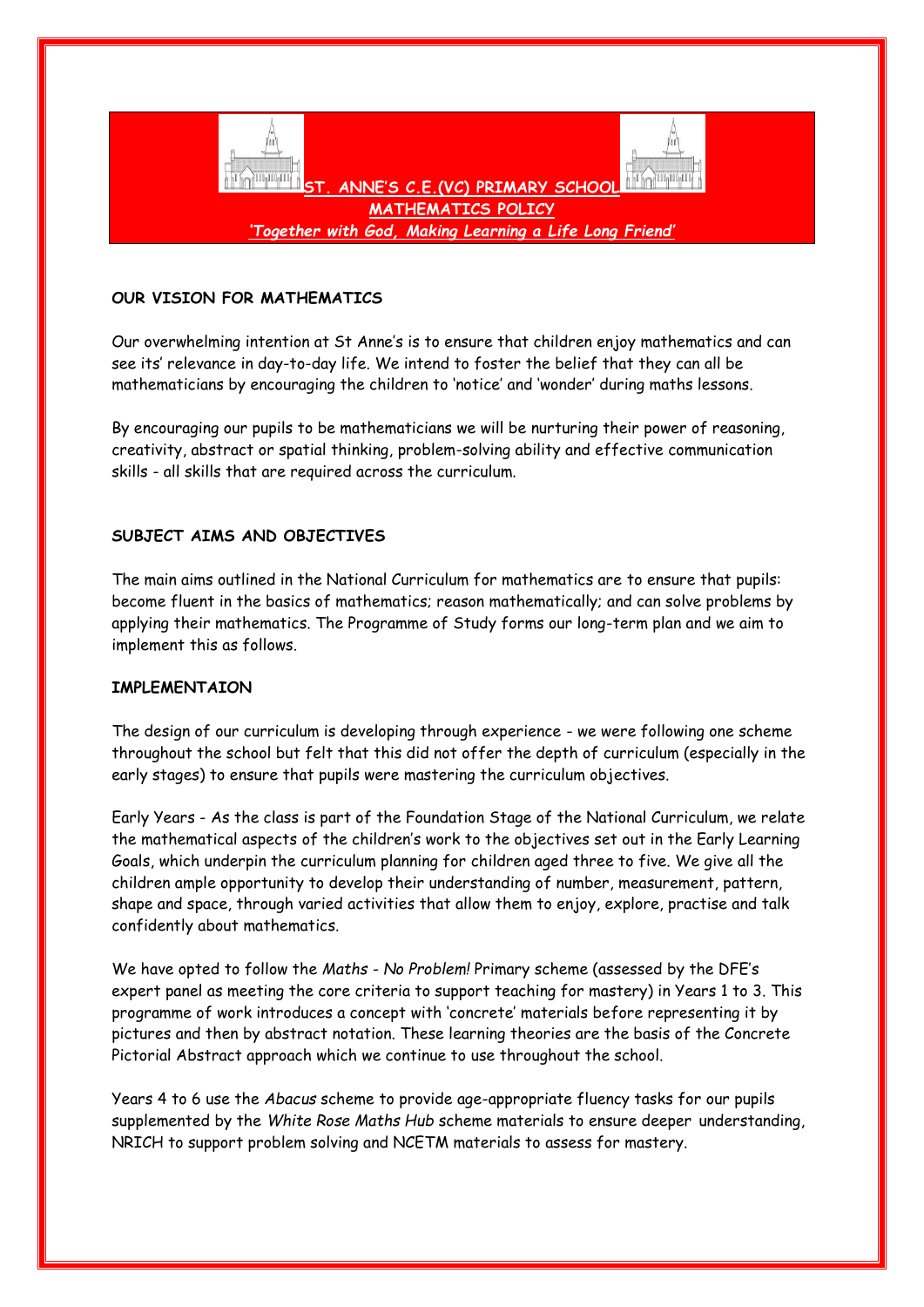We are continuing to assess the impact of using *Maths – No Problem*! and will be deciding whether to invest in this or other mastery textbooks (such as *Power Maths*) with these three year groups.

The programmes of study are, by necessity, organised into apparently distinct domains, but pupils should make rich connections across mathematical ideas to develop fluency, mathematical reasoning and competence in solving increasingly sophisticated problems. They should also apply their mathematical knowledge to science and other subjects.

# **SUBJECT LEADER**

The member of staff responsible for leading mathematics at St Anne's is Mrs Julie Edwards.

The teaching of mathematics is monitored frequently by leaders through lesson observations, planning monitoring, book scans and pupil interviews.

### **TEACHING APPROACHES & PLANNING**

There is a daily mathematics lesson for all children. Lessons include whole class, guided group, group, paired and individual work. Problem solving and reasoning are an important part of every lesson (recent expectation for each KS is for children to record this element of maths with a 'Think' cloud or bubble in almost every lesson). Learning through a clear progression of mental and written methods (see Calculation Policy), children develop understanding and the skills to carry out calculations independently.

Long and medium term planning is structured to ensure full coverage of the National Curriculum Programmes of Study at the appropriate Key Stage.

The expectation is that the majority of pupils will move through the programmes of study at broadly the same pace. However, decisions about when to progress should always be based on the security of pupils' understanding and their readiness to progress to the next stage. Pupils who grasp concepts rapidly should be challenged through being offered rich and sophisticated problems before any acceleration through new content. Those who are not sufficiently fluent with earlier material should consolidate their understanding, including through additional practise or intervention sessions, before moving on.

Short term planning is done by class teachers (on a planning sheet of their choice) on a weekly basis using the checklist 'Teacher expectations in Maths' sheet to ensure all required elements are included.

### **CONTRIBUTION OF MATHEMATICS TO THE DEVELOPMENT OF SMSC EDUCATION**

**SPIRITUAL:** Developing a logical approach and the ability to recall and reason, along with questioning the way in which the world works promotes the spiritual growth of our pupils. We aim to be enthusiastic about the subject and to use a range of teaching strategies that allow children to be creative or imaginative.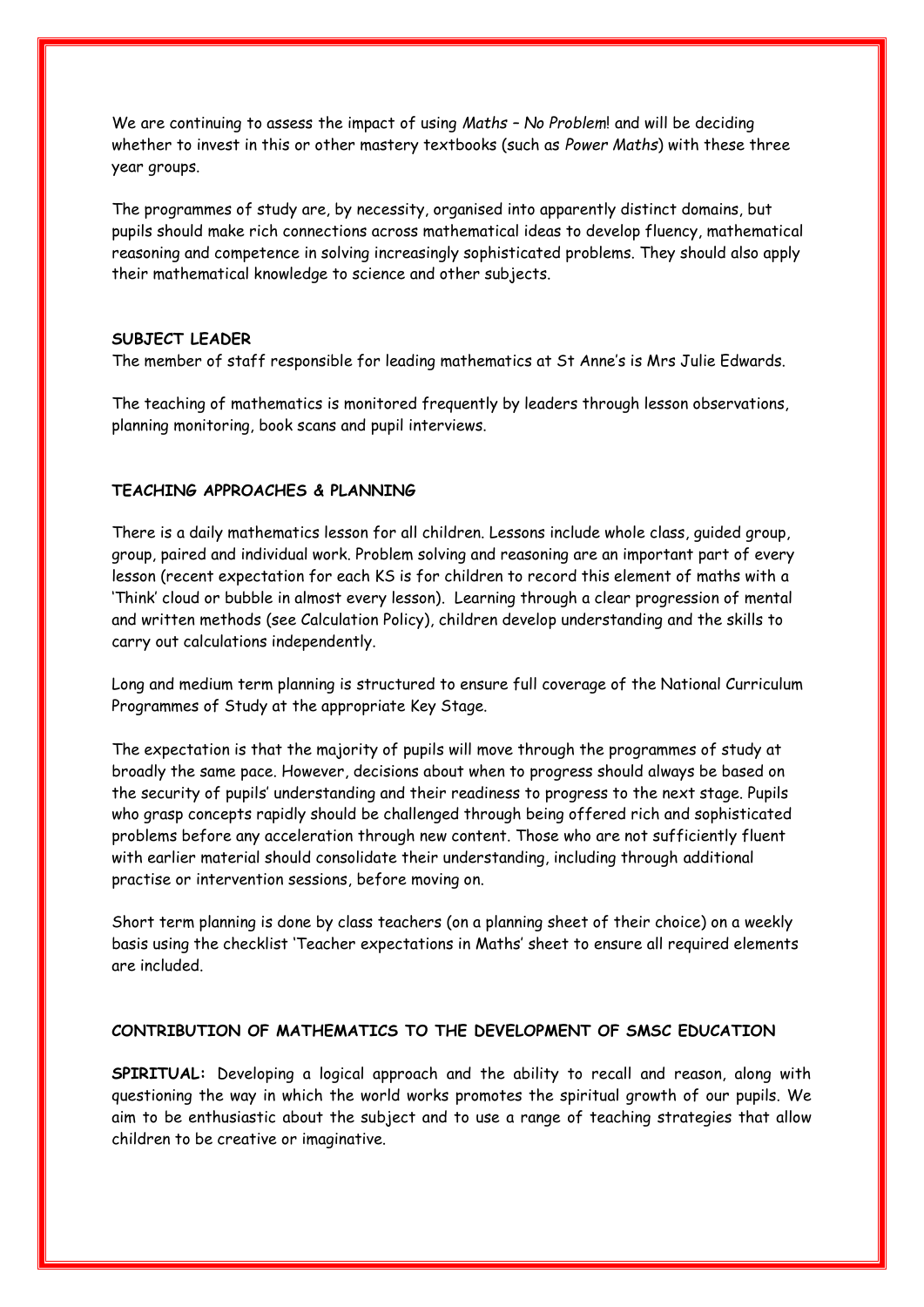**MORAL:** The moral development of pupils is evident in much of the curriculum where maths is used in real life contexts and the pupils are able to apply the skills required to solve various problems and understand how decisions are made dependent upon the outcomes of the problem. We hope to develop an awareness that maths is not strictly limited to problems that result in right/wrong solutions.

**SOCIAL:** Using and applying maths involves being able to solve problems and being able to do this individually, as part of a team or pair when a task requires it, is fundamental. Children are encouraged to communicate mathematically when discussing, explaining and presenting ideas, through which they are able to develop their mathematical reasoning skills.

**CULTURAL:** Mathematics is the universal language of the world! At St Anne's we aim to develop a realisation that many topics we learn today have travelled across the world and are used internationally.

### **INCLUSION**

The aim is to ensure that all learners make progress and gain positively from each mathematics lesson. Teachers are aware of the differing needs of individuals and support and challenge learners where appropriate. Children who are identified with as having special educational needs will be carefully planned for, with individual programmes drawn up by the class teacher in conjunction with the SENCO.

#### **ASSESSMENT AND RECORDING**

Formative Assessment (AfL) - (monitoring children's learning) Assessment is an integral and continuous part of the teaching and learning process at St Anne's and much of it is done informally as part of each teacher's day to day work. Teachers integrate the use of formative assessment strategies such as: effective questioning, clear learning objectives, steps to success criteria, effective feedback and response in their teaching and marking, and guiding and observing children participating in activities. Findings from these summary judgements are recorded on an assessment grid of year based objectives using four levels of attainment. These judgements are discussed at termly pupil progress meetings alongside the summative assessment results. Staff have the opportunity to regularly assess and moderate their judgments with a colleague at staff meetings and at least once a year with teachers from another school.

Summative Assessment – (evaluating children's learning) More formal methods are used to determine the levels of achievement of children on a termly basis (and more often in Year 6). We use termly assessments as a way of recording children's progress. These test results alongside the teacher summary judgements are analysed termly to determine whether extra intervention teaching is required. In addition to Statutory End of Key Stage Assessment at year 2 and year 6, other year groups sit an Optional SAT paper.

#### **RESOURCES**